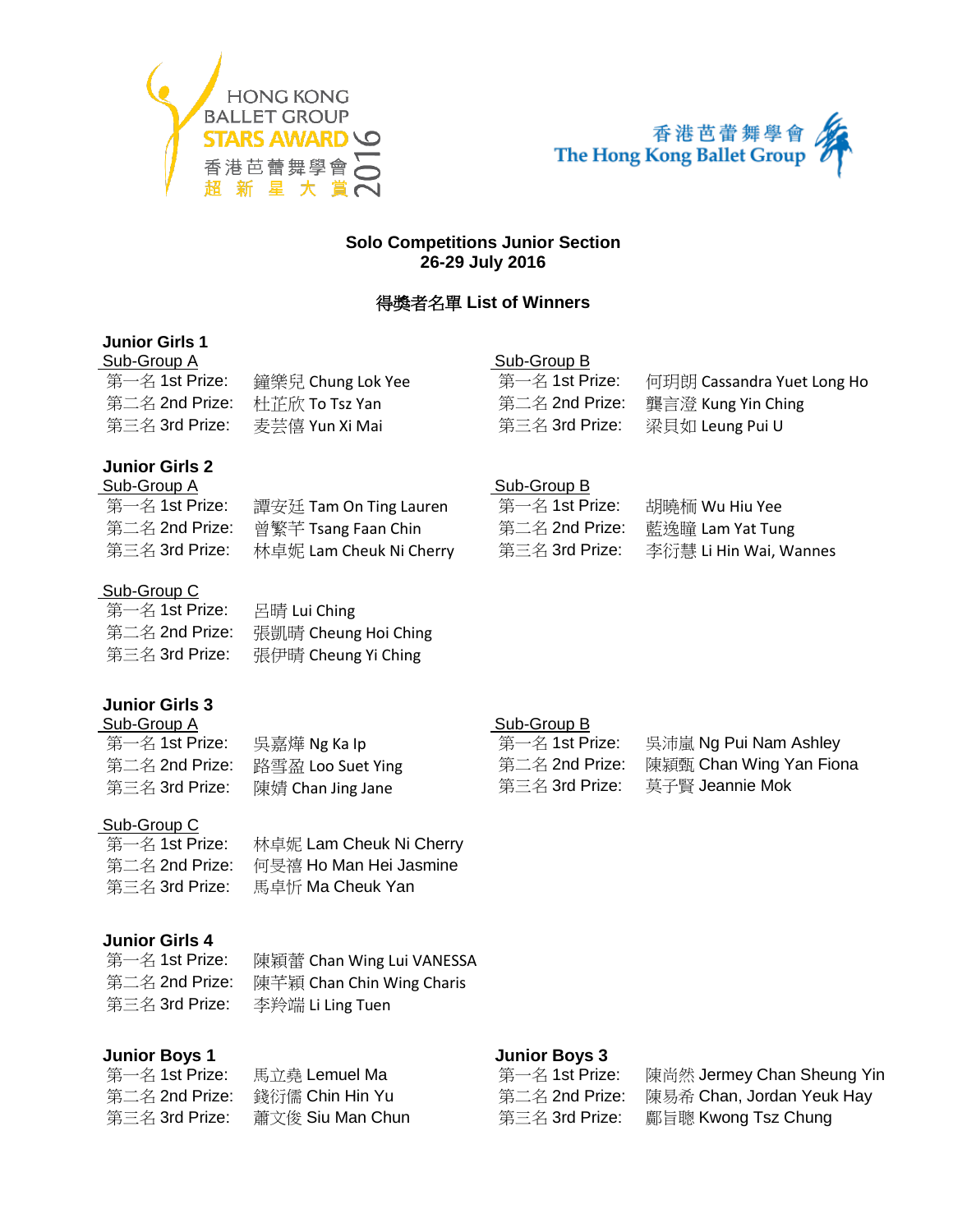



### 獨舞比賽高級組及群舞比賽 **Solo Competition Senior Section and Group Dance Competition 23-27.8.2016**

## 得獎者名單 **List of Winners**

| <b>Senior Female 1</b> |                                |     |                        |
|------------------------|--------------------------------|-----|------------------------|
| 金獎                     | Gold Award:                    | 李凱盈 | Lee Hoi Ying           |
| 銀獎                     | Silver Award:                  | 路雪盈 | Loo Suet Ying          |
| 銅獎                     | <b>Bronze Award:</b>           | 陳芊穎 | Chan Chin Wing Charis  |
| <b>Senior Female 2</b> |                                |     |                        |
| 金獎                     | Gold Award:                    | 姜嘉晴 | Ariel Keung Ka Ching   |
| 銀獎                     | Silver Award:                  | 庾天蔚 | Yee Tin Wai            |
| 銅獎                     | <b>Bronze Award:</b>           | 李凱盈 | Lee Hoi Ying           |
| <b>Senior Female 3</b> |                                |     |                        |
| 金獎                     | Gold Award:                    | 李凱盈 | Lee Hoi Ying           |
| 銀獎                     | Silver Award:                  | 王齊  | Wong Chai              |
| 銅獎                     | <b>Bronze Award:</b>           | 庾天蔚 | Yee Tin Wai            |
| <b>Senior Male 1</b>   |                                |     |                        |
| 金獎                     | Gold Award:                    |     | Julian Wen-Sheng Gan   |
| 銀獎                     | Silver Award:                  | 陳尚然 | Jeremy Chan Sheung Yin |
| 銅獎                     | <b>Bronze Award:</b>           | 彭翊展 | <b>Eugene Pang</b>     |
| 銅獎                     | <b>Bronze Award:</b>           | 黃璟熙 | Wong King Hei          |
| <b>Senior Male 2</b>   |                                |     |                        |
| 金獎                     | Gold Award:                    | 黃少帥 | Huang Shao Shuai       |
| 銀獎                     | Silver Award:                  | 陳尚然 | Jeremy Chan Sheung Yin |
| 銅獎                     | <b>Bronze Award:</b>           | 陳易希 | Chan, Jordan Yeuk Hay  |
|                        | <b>Group Dance Competition</b> |     |                        |
| 銅獎                     | <b>Bronze Award:</b>           | 鍾嘉露 | Carol Chung            |